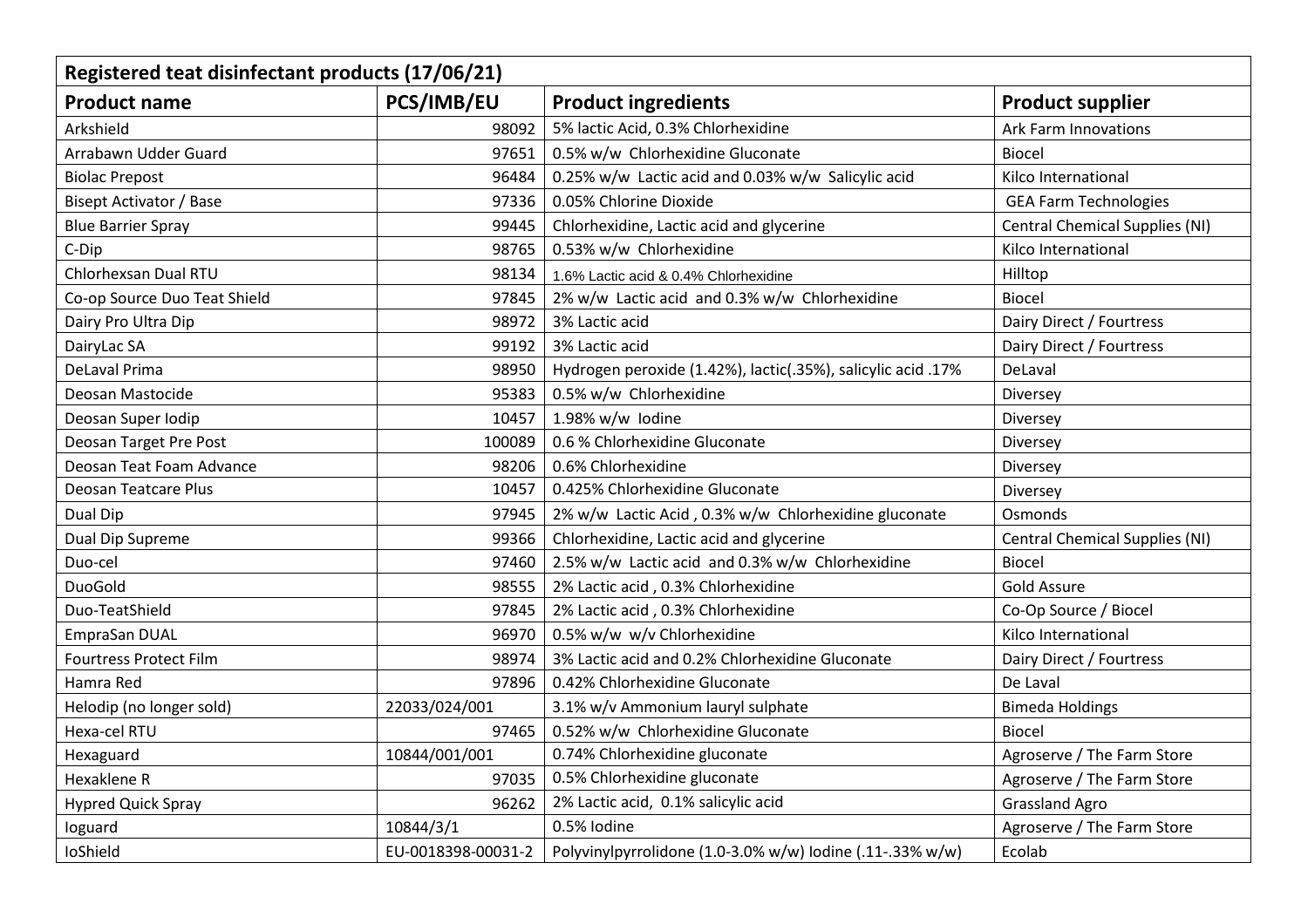| IoShield Spray                        | EU-0018398-0008 | Polyvinylpyrrolidone (1.0-3.0% w/w) lodine (.11-.33% w/w) | Ecolab                                |
|---------------------------------------|-----------------|-----------------------------------------------------------|---------------------------------------|
| <b>IoKar Multi</b>                    | EU-0018398-0005 | Polyvinylpyrrolidone (1.0-3.0% w/w) lodine (.11-.33% w/w) | Ecolab                                |
| Kenocidin Spray and Dip               | 10792/004/001   | 0.5% w/w Chlorhexidine digluconate                        | <b>CID Lines</b>                      |
| Kenolac                               | 98662           | 3.6% Lactic acid, 10% emollients                          | <b>CID Lines</b>                      |
| Kenolac SD                            | 98662           | 3.6% Lactic acid                                          | <b>CID Lines</b>                      |
| Kenomint                              | 98663           | 0.5% Chlorhexidine digluconate                            | <b>CID Lines</b>                      |
| Kenomint SD                           | 99505           | 0.5% Chlorhexidine digluconate                            | <b>CID Lines</b>                      |
| Kenomix                               | 98665           | 0.0157% Chlorine Dioxide                                  | <b>CID Lines</b>                      |
| Kenopure                              | 98177           | 8% Lactic acid                                            | <b>CID Lines</b>                      |
| LactoDual                             | 98117           | 2.5% Lactic acid & 1.5% Chlorhexidine                     | <b>GEA Farm Technology</b>            |
| Lactospray                            | 96781           | 2.4% Lactic Acid                                          | Agroserve / The Farm Store            |
| Lely Quaress-Cura                     | 98970           | 3% w/w Lactic Acid and salicylic acid                     | Kilco International                   |
| Luxdip 50B                            | 96152           | 0.5% w/w lodine                                           | <b>GEA Farm Technologies</b>          |
| Maxadine C                            | 96540           | 2% Iodine                                                 | <b>Biocel</b>                         |
| Maxidine RTU                          | 96541           | 0.5% w/w Iodine                                           | <b>Biocel</b>                         |
| Nano Dual                             | 96487           | 1.93% Lactic acid & 0.2% Chlorhexidine                    | Kilco International                   |
| Novo Dual                             | 98015           | 4% Lactic acid & 0.27% Chlorhexdine digluconate           | Kilco International                   |
| Novodip                               | 98014           | 4.9% w/w Lactic acid and 1.28% w/w chlorhexidine          | Kilco International                   |
| Novospray                             | 98016           | 4.9% w/w Lactic acid and 1.28% w/w chlorhexidine          | Kilco International                   |
| Prefoam +                             | 96267           | 2% Lactic acid, 0.1%Salicylic acid                        | <b>Grassland Agro</b>                 |
| <b>Protect Pre Post</b>               | 98975           | 3% Lactic acid and 0.25% Chlorhexdine Gluconte            | Dairy Direct / Fourtress              |
| PureChem Chlorhexidine Teat Dip       | 96871           | 1.49% w/w Chlorhexidine and glycerine                     | <b>Central Chemical Supplies (NI)</b> |
| PureChem ChlorhexidineTeat Dip Summer |                 |                                                           |                                       |
| Grade                                 | 96877           | 1.49% w/w Chlorhexidine and glycerine and fly repellant   | <b>Central Chemical Supplies (NI)</b> |
| PureChem Dual Dip                     | 97828           | 1.49% w/w Chlorhexidine and 1% w/w L-(+)-lactic acid      | Central Chemical Supplies (NI)        |
| Quatro                                | 96503           | 0.5% w/w Chlorhexidine Gluconate                          | <b>Biocel</b>                         |
| Salvodip B                            | 97236           | 2.4% w/w Lactic Acid                                      | <b>GEA Farm Technologies</b>          |
| Salvohex                              | 97771           | 2% Lactic acid and 0.3% Lactic acid                       | <b>GEA Farm Technologies</b>          |
| Salvospray                            | 97237           | 2.4% w/w Lactic Acid                                      | <b>GEA Farm Technologies</b>          |
| SensoDip                              | 96154           | 0.5% Cholrhexidine digluconate                            | <b>GEA Farm Technologies</b>          |
| Sensodip 50                           | 96154           | 0.5% Chlorhexidine                                        | <b>GEA Farm Technology</b>            |
| Sensospray (also Surespray)           | 96162           | 0.5% Cholrhexidine digluconate                            | <b>GEA Farm Technologies</b>          |
| Summer C-Dip                          | 98764           | 0.5% w/w Chlorhexidine                                    | Kilco International                   |